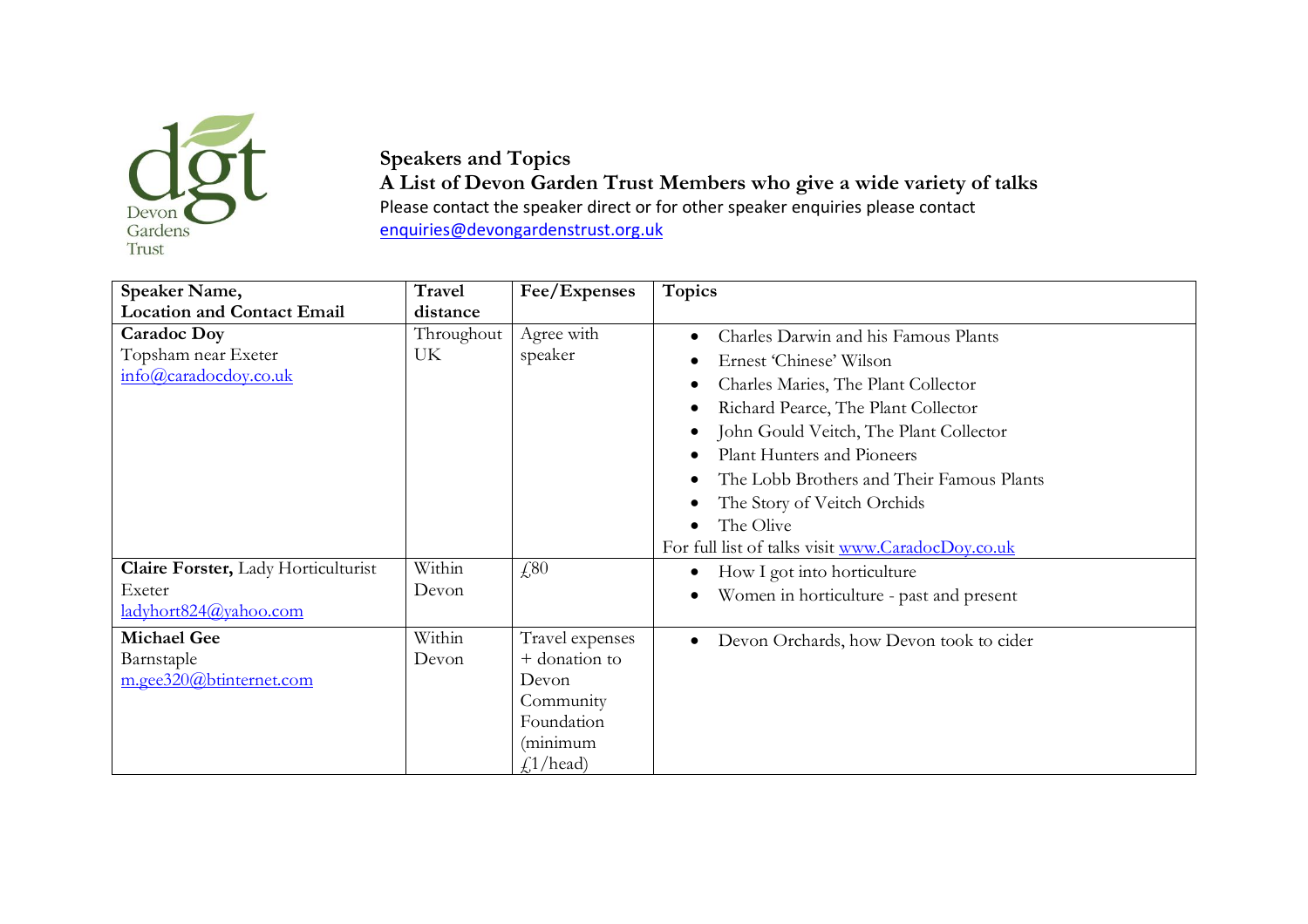| Penny Hammond<br>Newton Abbot<br>penny.hammond2@btinternet.com        | 100 miles       | Agree with<br>speaker                                                     | In the footsteps of Marianne North and Charles Darwin - a<br>$\bullet$<br>horticultural tour of Chile                                                                                                                                                                                                                                                                                                                                                                                                                                                                                                                                                                                                                                                                                                                                       |
|-----------------------------------------------------------------------|-----------------|---------------------------------------------------------------------------|---------------------------------------------------------------------------------------------------------------------------------------------------------------------------------------------------------------------------------------------------------------------------------------------------------------------------------------------------------------------------------------------------------------------------------------------------------------------------------------------------------------------------------------------------------------------------------------------------------------------------------------------------------------------------------------------------------------------------------------------------------------------------------------------------------------------------------------------|
| <b>Suzanne Jones</b><br>Dawlish<br>suzanne.brewerybarn@btinternet.com | Within<br>Devon | Fee of $f_{\rm s}$ 50                                                     | Victorian Gardens of Devon - The effect of the industrial<br>revolution and the empire on Devon's gardens<br>Gardens of the Golden Afternoon – The counter revolution<br>against Victorian gardens leading to Arts and Crafts garden<br>design of Edwardian Britain<br>Prairie Gardening - How to adapt prairie gardening for your<br>own garden.<br>Ferris and Son, The Brewery of Dawlish $- A$ look at the history<br>of brewing, the 100 years of a brewery in Dawlish and a pictorial<br>walk around Dawlish looking at the Public Houses of 1903<br>The History of Dawlish Garden Society - 160 years of a Garden<br>Society, from 1860 to the present day, and how the society has<br>changed and developed in reflection of the changes of society in<br>England.<br>240 years of Gardening and Horticulture in Dawlish (1786-2021) |
| Dianne Long<br>Axminster<br>dianne_long@icloud.com                    | UK              | DGT related -<br>donation to<br><b>DGT</b><br>Other agree with<br>speaker | Devon Garden Trust<br>Devon's garden history<br>Georgian industrialists' gardens<br>Gardens of the Industrial Revolution<br>Josiah Wedgwood and his garden                                                                                                                                                                                                                                                                                                                                                                                                                                                                                                                                                                                                                                                                                  |
| April Marjoram<br>Exmouth<br>aprilmarjoram@btinternet.com             | Devon           | Agree with<br>speaker                                                     | W J Godfrey (1858-1927): Exmouth Horticulturalist<br>$\bullet$                                                                                                                                                                                                                                                                                                                                                                                                                                                                                                                                                                                                                                                                                                                                                                              |
| <b>Hugh Meller</b><br>Crediton<br>hugh.meller@gmail.com               | Within<br>Devon | Agree with<br>speaker                                                     | Devon's Country Houses in the 21 <sup>st</sup> Century<br>London Cemeteries                                                                                                                                                                                                                                                                                                                                                                                                                                                                                                                                                                                                                                                                                                                                                                 |